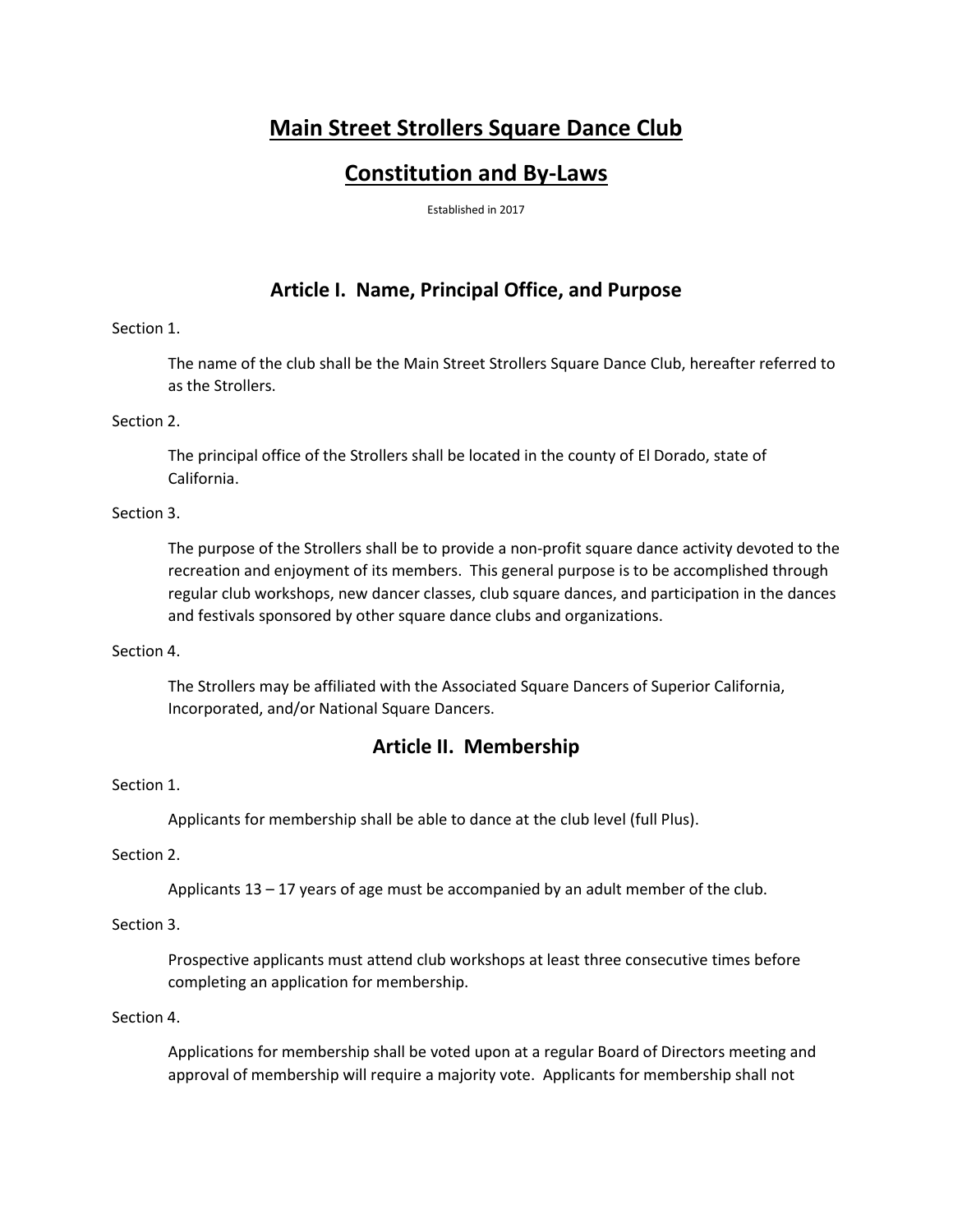attend the meeting during voting, but shall be notified by the Secretary of the Board of Directors decision.

### Section 5.

The Strollers club caller and spouse, and the Strollers club cuer and spouse will have free membership. This entitles them to participate at all club functions, unless otherwise directed. Other special memberships may be granted by the Board of Directors upon due consideration of finances and tradition.

## Section 6.

Club members are expected to maintain discreet social behavior. Reasonable etiquette, courtesies, and considerations of the traditions of square dancing are to be displayed at all times. Appropriate square dance attire should be worn at all club-sponsored functions unless an alternate dress is specified. Square dance attire is optional at workshops.

#### Section 7.

To be a member of the Strollers you must have:

- a. A completed membership form on file.
- b. Your membership application approved by the Board of Directors.
- c. Your club dues paid.
- d. Your association fee for insurance paid for the current year.

#### Section 8.

As a member of the Strollers you can:

- a. Wear the Stroller's badge.
- b. Be elected to the Board of Directors.
- c. Vote at the General meetings.

# **Article III. Initiation Fees and Dues**

#### Section 1.

Upon membership, the first month's dues are required plus the cost of the badge.

## Section 2.

Dues are delinquent if not paid for two months. A reinstatement fee shall be \$5.00. Upon request the dues will be waived by the Board of Directors in cases of medical or hardship.

#### Section 3.

A Leave of Absence may be granted by the Board of Directors if a member is unable to attend Stroller's functions for a minimum of one month.

#### Section 4.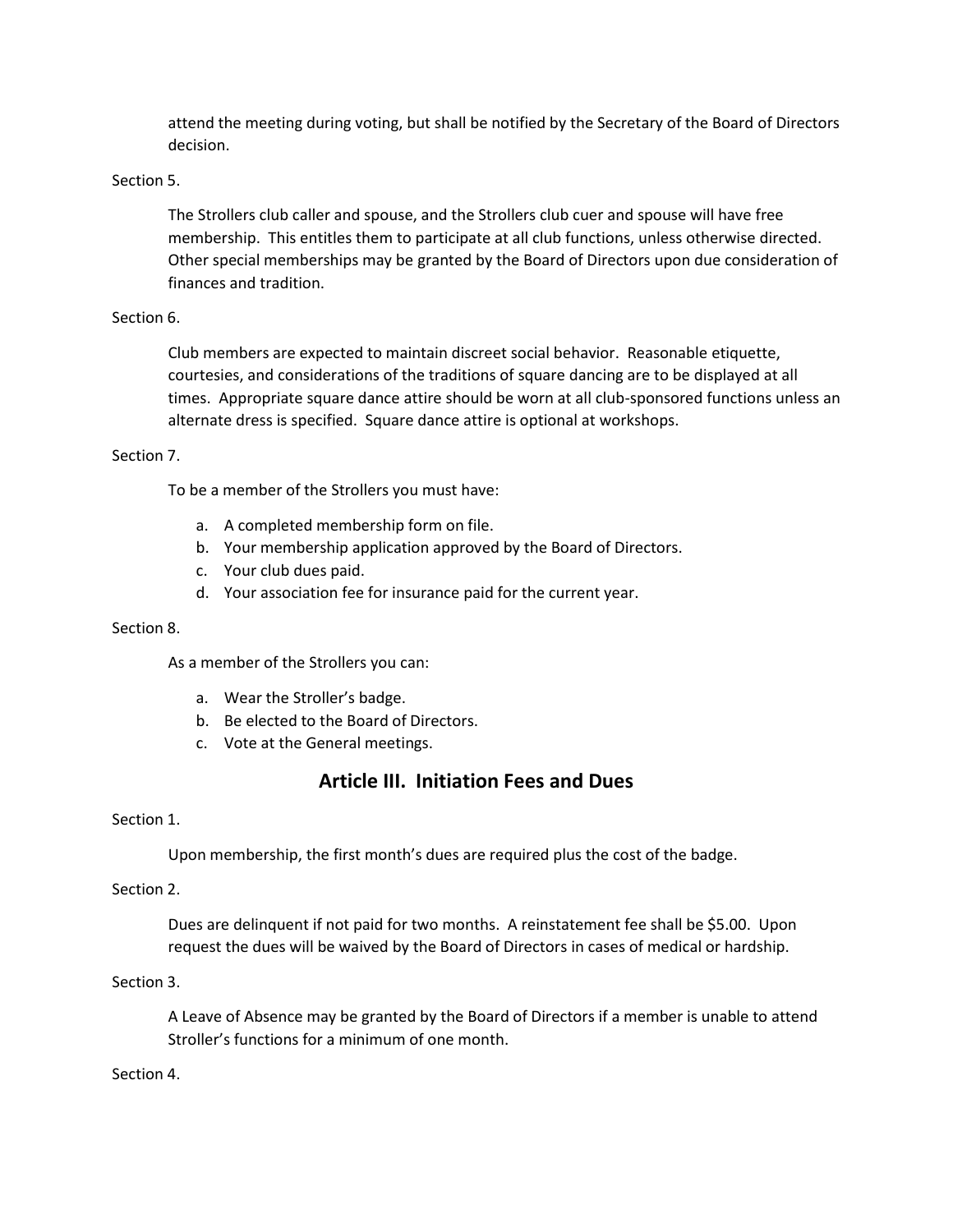Reduced fees for special cases must be approved by the Board of Directors. This approval must be noted on the membership form on file. This approval is valid for one year only.

# **Article IV. Management**

#### Section 1.

The Board of Directors shall be responsible for the complete management of its affairs and shall carry out and enforce all the purposes for which it is organized according to the provisions of these By-Laws and by a simple majority vote of its members.

#### Section 2.

The current edition of Robert's Rules of Order Revised governs the conduct of meetings of this club where they do not conflict with the By-Laws.

# **Article V. Officers and Directors**

# Section 1.

Officers of this club shall include president, vice-president, secretary, treasurer, and others as required. \* Officer positions can be shared by more than one person and shall be referred to as officer co-chairs. The co-chairs shall share the responsibilities for the officer positions, are allowed to vote on motions, and are included in the quorum count for the Board of Directors meetings.

#### Section 2.

There shall be 6 directors plus the past president and together with the current club officers shall constitute the Board of Directors.

#### Section 3.

The officers and directors shall be elected by ballot at the September meeting of the Strollers. Officers shall hold their respective office for a term of one year. Three directors shall be elected each year to serve 2-year terms. Officers and directors shall be elected by majority vote. The Board of Directors shall appoint a member for any vacated office for the remainder of that vacated. All candidates must have given their consent to be nominated for officer or director. Each term of office starts on January 1 of the following year.

# **Article VI. Meetings**

#### Section 1.

A minimum of 2 General Membership meetings shall be held annually at the discretion of the Board of Directors. These meetings shall be open to the entire membership.

#### Section 2.

The President may call as many meetings of the Board of Directors as is considered necessary. Regular meetings shall be held as designated by the President.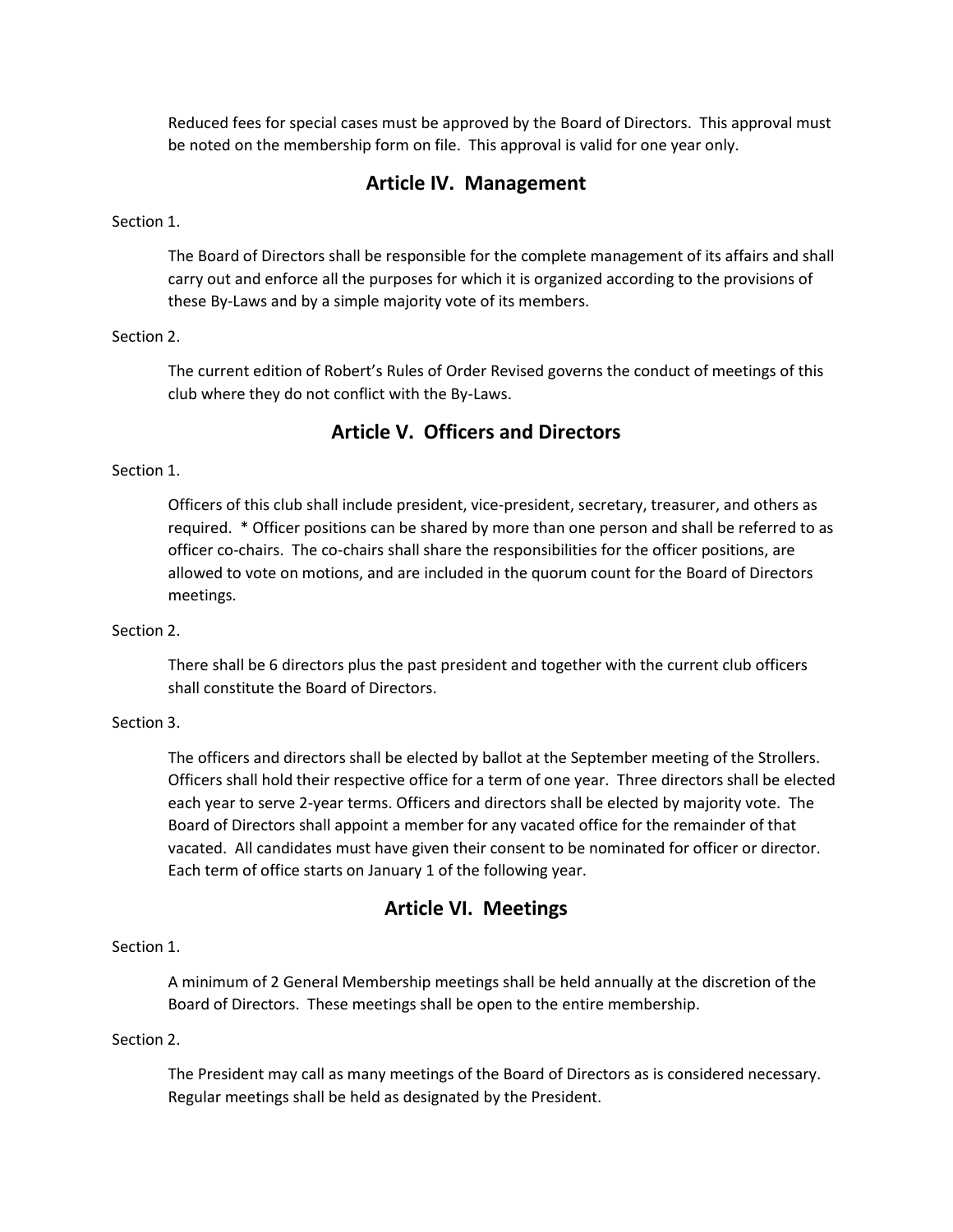## Section 3.

- a. A simple majority of the Board of Directors shall constitute a quorum.
- b. A simple majority of the members of the Strollers shall constitute a quorum for the transaction of any business at a General Membership meeting.

## Section 4.

All items of business or other inquiries shall be directed by the membership to an officer or director. Club business shall not be brought up by a member to the caller and/or cuer.

# **Article VII. Caller and/or Cuer**

# Section 1.

The club arrangement with the club caller and/or cuer shall be a contractual agreement between the club and the caller and/or cuer, to be reviewed annually. This contract may be terminated by either party upon 30 days written notice.

## Section 2.

The caller and/or cuer shall act as an advisor to the club upon request of the membership. Neither the caller and/or cuer, nor their spouse, shall hold club office.

## Section 3.

There may be occasions when the membership wishes to discuss the club callers and/or cuers functions, programming, etc. When the member wishes to discuss business pertaining to these functions, the member may present his/her views to a member of the Board of Directors. If the Board of Directors member deems it necessary, the item will be placed on the agenda for the next board meeting and the caller and/or cuer may be asked not to be present for this meeting.

# **Article VIII. Nominating Committee**

## Section 1.

A nominating committee composed of the Board of Directors plus the past President shall meet and nominate persons for each office, making sure that person or persons will accept the office and shall present those names to the membership during the General Membership meeting. Nominations for all offices shall also be taken from the floor at this General Membership meeting.

# **Article IX. Officers**

## Section 1.

The officers of the club shall be:

- 1. President
- 2. Vice-President
- 3. Secretary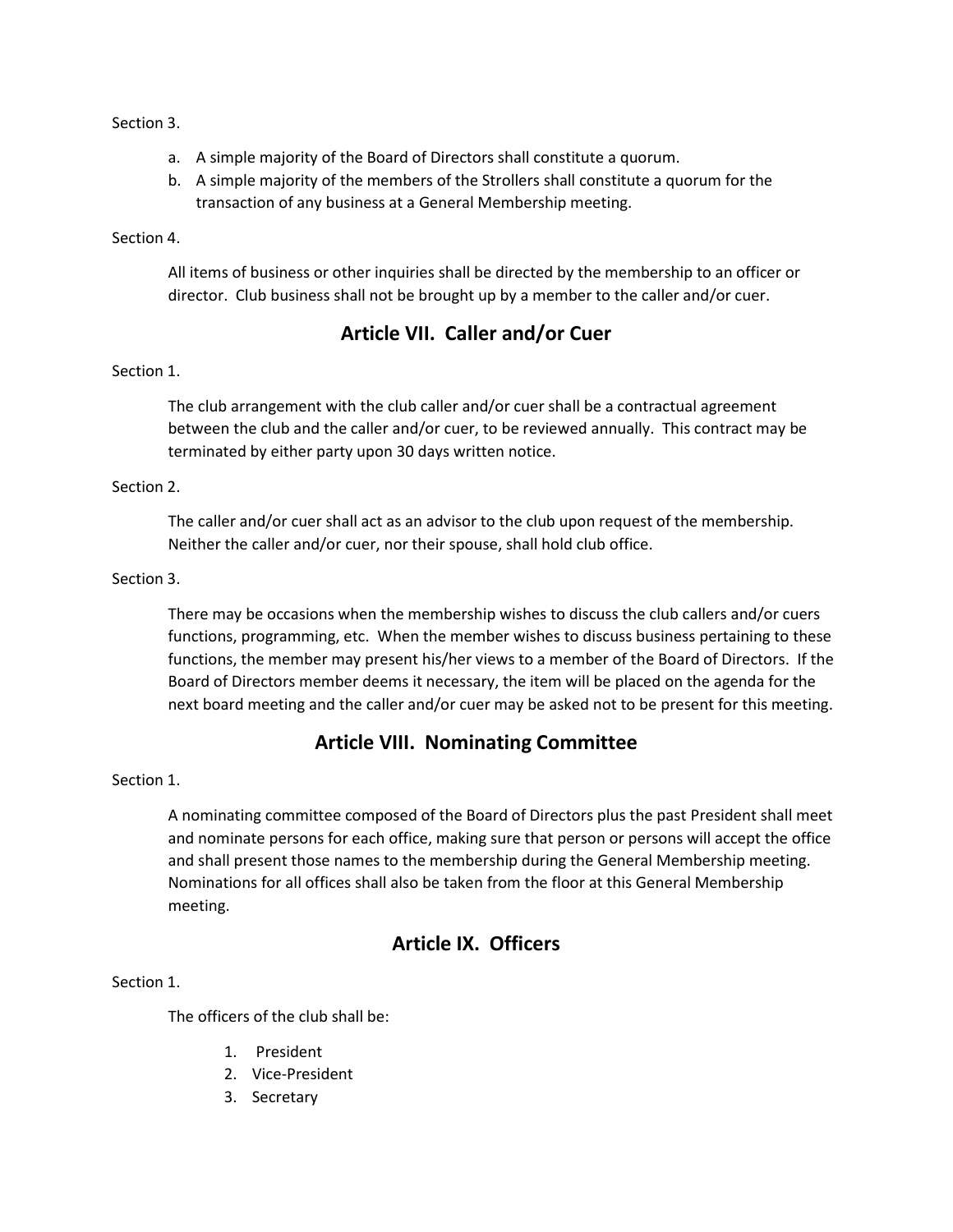4. Treasurer

These will be elective offices for a term of one year starting January  $1<sup>st</sup>$ .

- \* Refer to Article V, Section 1.
- Section 2. President
	- a. The President shall preside at all meetings of the General Membership and the Board of Directors.
	- b. Call special meetings when necessary.
	- c. Request from the ASDSC Association Insurance Director the Statement of Insurance Coverage.
	- d. Organize and conduct an audit of the club's financial records each December, along with the President elect, Treasurer, and Treasurer elect.
	- e. Enforce these By-Laws.

#### Section 3. Vice-President

Shall preside in the absence of, or at the request of the President, and shall assume all the duties of the President in the event of a vacancy in that office. It shall also be the duty of the Vice-President to appoint officers/directors/members to chair the following standing committees or to fill the named position:

- a. Refreshment Chairperson for the club workshops (kitchen duty)
- b. Publicity Director
- c. Sunshine
- d. New Dancer Coordinator
- e. Wagon Master
- f. Club Caller/Cuer Procurer for Club Dances
- g. Historian
- h. Telephone Tree

#### Section 4. Secretary

- a. Shall keep a written record of all business transacted at General Membership meetings, and Board of Director's meetings.
- b. Shall be in charge of all correspondence of the club to include contacting the hall landlord to reserve and verify in advance the dates for the club dances in coordination with the Caller/Cuer Procurer of Club Dances.
- c. Shall keep the hall landlord up to date in advance regarding the club's Thursday night workshop and dance date requirements for the hall during the year.
- d. Shall make available membership applications.
- e. Shall keep a current copy of the club's membership roster.
- f. Shall keep a copy of the club's By-Laws.
- g. Shall keep a current copy of the ASDSC Constitution and By-Laws.
- h. Shall keep a current copy of the ASDSC roster of officers.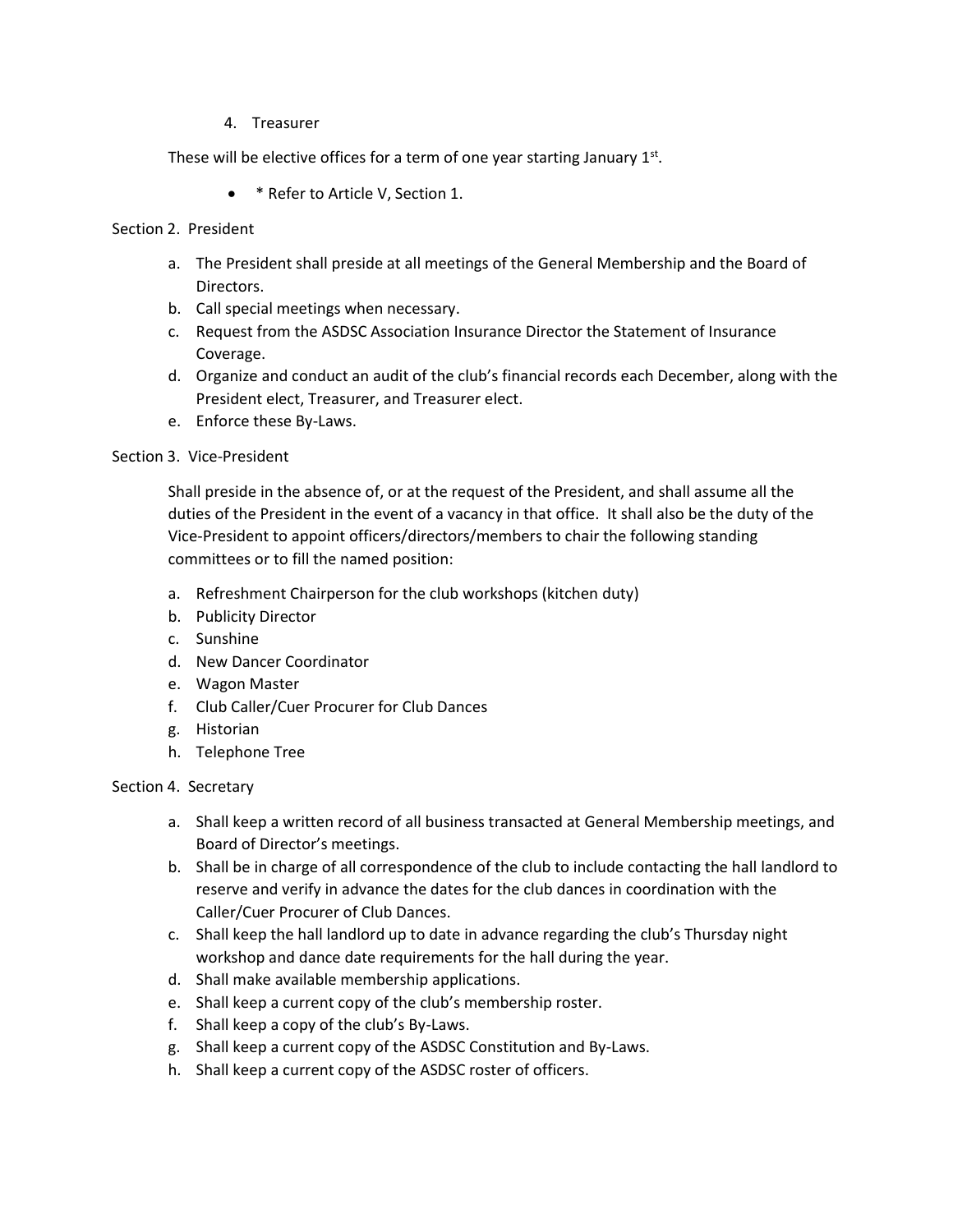i. Shall keep track of MSS's stolen banners, banner retrieval and the banners MSS steals and their retrievals.

Section 5. Treasurer

- a. Shall keep an accurate account of all receipts and expenditures.
- b. Shall collect and bank all money of the club.
- c. Shall disburse all funds for the club expenses.
- d. Shall make financial reports which will be published at the end of each calendar quarter and for each Board of Directors meeting.
- e. Shall keep a current copy of present membership applications.
- f. Shall keep a current copy of the club roster.

The financial records of the club shall be available and open for inspection by any member upon request within a reasonable time.

# **Article X. Audit**

Section 1.

An auditing committee composed of the President, President-elect, Treasurer, and Treasurerelect, shall audit the club's financial books each year during the month of December.

# **Article XI. ASDSC**

Section 1.

One or more members of the Board of Directors shall act as ASDSC delegates. They shall represent this club at ASDSC meetings and shall keep the club informed about Association activities at club business meetings and at other times as may be necessary.

# **Article XII. Amendments**

## Section 1.

These By-Laws shall become effective on the date adopted by majority vote of the membership.

Section 2.

These By-Laws may be amended by a majority vote of the members present at a regular business meeting, or at a duly called special meeting, provided that the motion for said amendment shall be made at a Board of Directors meeting at least 20 days prior to the meeting at which the proposed amendment shall be voted upon.

#### Section 3.

The proposed amendment of the By-Laws shall be presented to the members in writing and shall set forth precisely that portion of the existing By-Laws to be amended. If a member is not present when the proposed amendment is distributed, then a written copy will be mailed at least 20 days prior to the proposed approval meeting. The amendment, if approved, shall then become a part of the By-Laws.